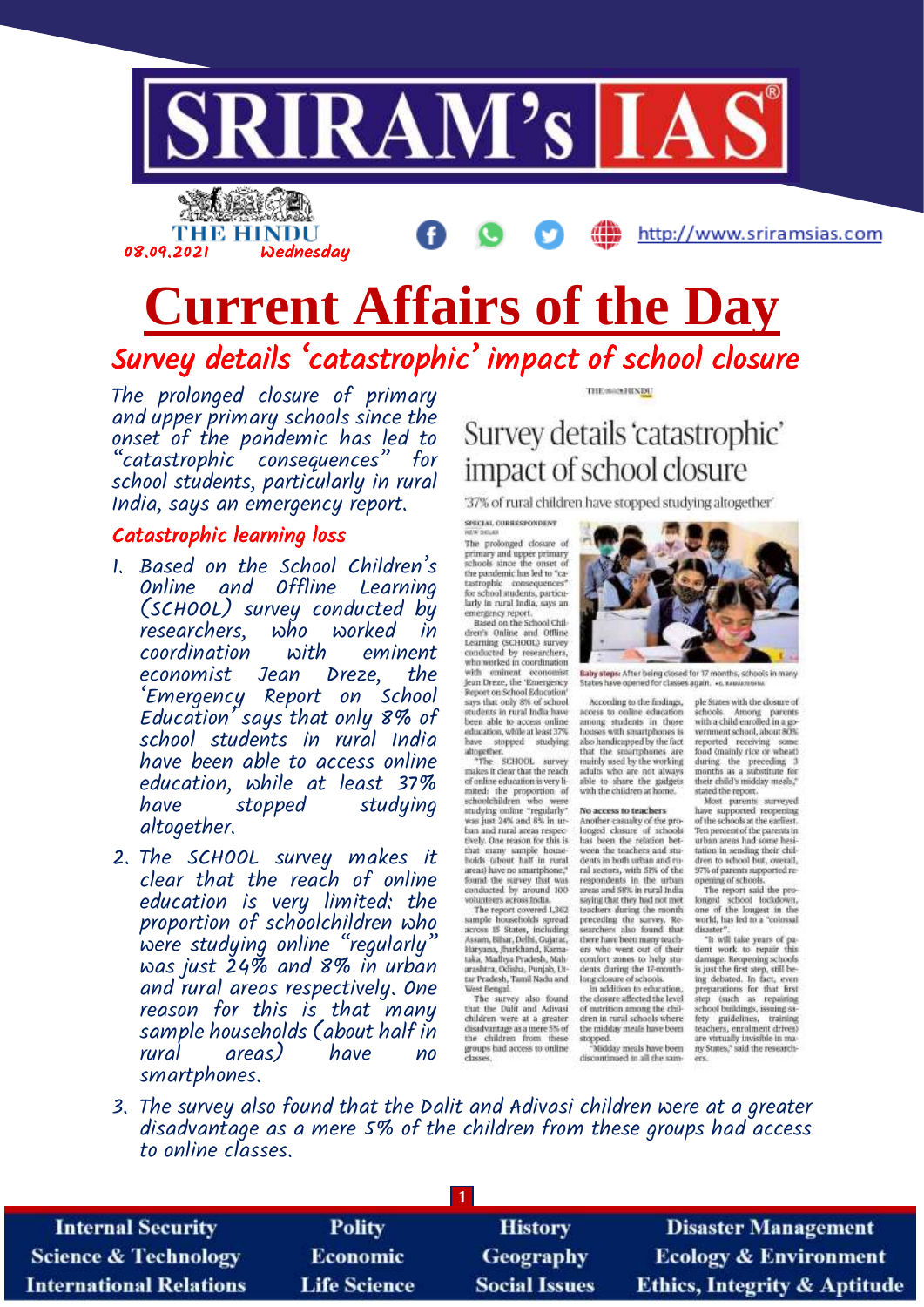

## No access to teachers

- 1. Another casualty of the prolonged closure of schools has been the relation between the teachers and students in both urban and rural sectors, with 51% of the respondents in the urban areas and 58% in rural India saying that they had not met teachers during the month preceding the survey.
- 2. In addition to education, the closure affected the level of nutrition among the children in rural schools where the midday meals have been stopped.
- 3. The report said the prolonged school lockdown, one of the longest in the world, has led to a "colossal disaster".

#### PM urges the private sector to help improve quality in govt. schools

- 1. The private sector must come forward and contribute to increasing the quality of education in government schools, Prime Minister said while launching a portal to coordinate private contributions for school development.
- 2. He rolled out five initiatives as part of the implementation of the National Education Policy, including  $\alpha$  10,000-word dictionary for Indian Sign Language and a talking books project for visually challenged students.
- 3. A teacher training programme for early childhood education, a standardssetting authority for the Central Board of Secondary Education and the Vidyanjali 2.0 portal to facilitate private donors, corporate social responsibility contributions and volunteering activities are part of the initiatives.
- 4. The Prime Minister emphasised that the transformation of the education sector is "not just policy-based but also participation-based", and noted that the NEP had involved consultations with academics, teachers and other stakeholders at every level.

## 'Govt. mulls allowing local sales by SEZ units sans import tag'

1. The government is considering a proposal to allow producers in Special Economic Zones (SEZs) to sell their output to the domestic market without treating them as imports. It is also reviewing the exclusion of exportoriented units (EOUs) and SEZs from the recently notified tax refund scheme for exports.

| <b>Internal Security</b>        | <b>Polity</b>       | <b>History</b>       | <b>Disaster Management</b>              |
|---------------------------------|---------------------|----------------------|-----------------------------------------|
| <b>Science &amp; Technology</b> | <b>Economic</b>     | <b>Geography</b>     | <b>Ecology &amp; Environment</b>        |
| <b>International Relations</b>  | <b>Life Science</b> | <b>Social Issues</b> | <b>Ethics, Integrity &amp; Aptitude</b> |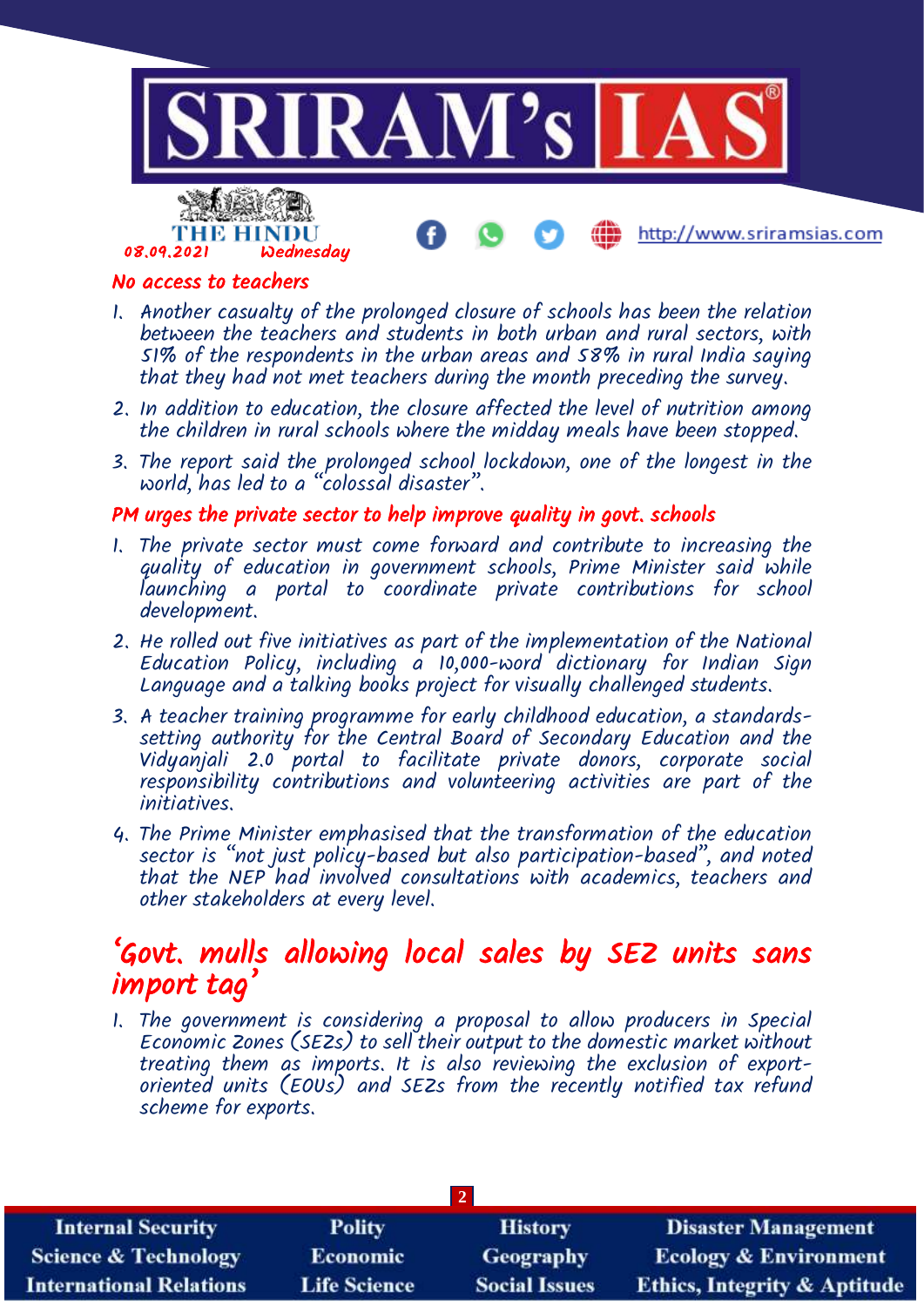

- 2. Freight rates and input costs had risen, but SEZ and EOU units had not been given benefits under the Remission of Taxes and Duties on Export Products (RoDTEP) scheme.
- 3. SEZs are governed by an Act of Parliament, not a scheme, and most benefits that were offered to units in these zones had expired, including the erstwhile export incentive schemes for merchandise and services (MEIS and SEIS), the experts has urged the Centre to bring them under the RoDTEP.

## Mapping distress

Labour Force Survey data underlines continuing strain in the labour market, lack of job creation in non-Agri sectors. The Periodic Labour Force Survey (2019-20) points towards the steady buildup of distress in the labour market in India. As the survey pertains to July 2019 to June 2020 period, it captures both the economic



slowdown prior to Covid, and the period after the national lockdown was imposed to restrict the spread of the pandemic.

## Employer of last resort:

- 1. The survey data shows an increase in the labour force participation in agriculture during this period. This, as some have argued, implies that during this period of stress, agriculture emerged as an "employer of last resort".
- 2. Equally significant is that much of the increase in the women's labour force participation recorded by the survey during this period was in the category of unpaid family workers, and not in more productive forms of employment. These are worrying developments.
- 3. The PLFS data shows that the share of the labour force engaged in agriculture rose to 45.6 per cent in 2019-20, up from 42.5 per cent in 2018-  $19 -$  an abrupt reversal of the decades-long decline in the labour force participation in agriculture.
- 4. This suggests that the movement of labour out of agriculture, which had gathered pace post-2004-05, seems to have been stymied by the economic slowdown.

| <b>Internal Security</b>        | <b>Polity</b>       | <b>History</b>       | <b>Disaster Management</b>              |
|---------------------------------|---------------------|----------------------|-----------------------------------------|
| <b>Science &amp; Technology</b> | <b>Economic</b>     | <b>Geography</b>     | <b>Ecology &amp; Environment</b>        |
| <b>International Relations</b>  | <b>Life Science</b> | <b>Social Issues</b> | <b>Ethics, Integrity &amp; Aptitude</b> |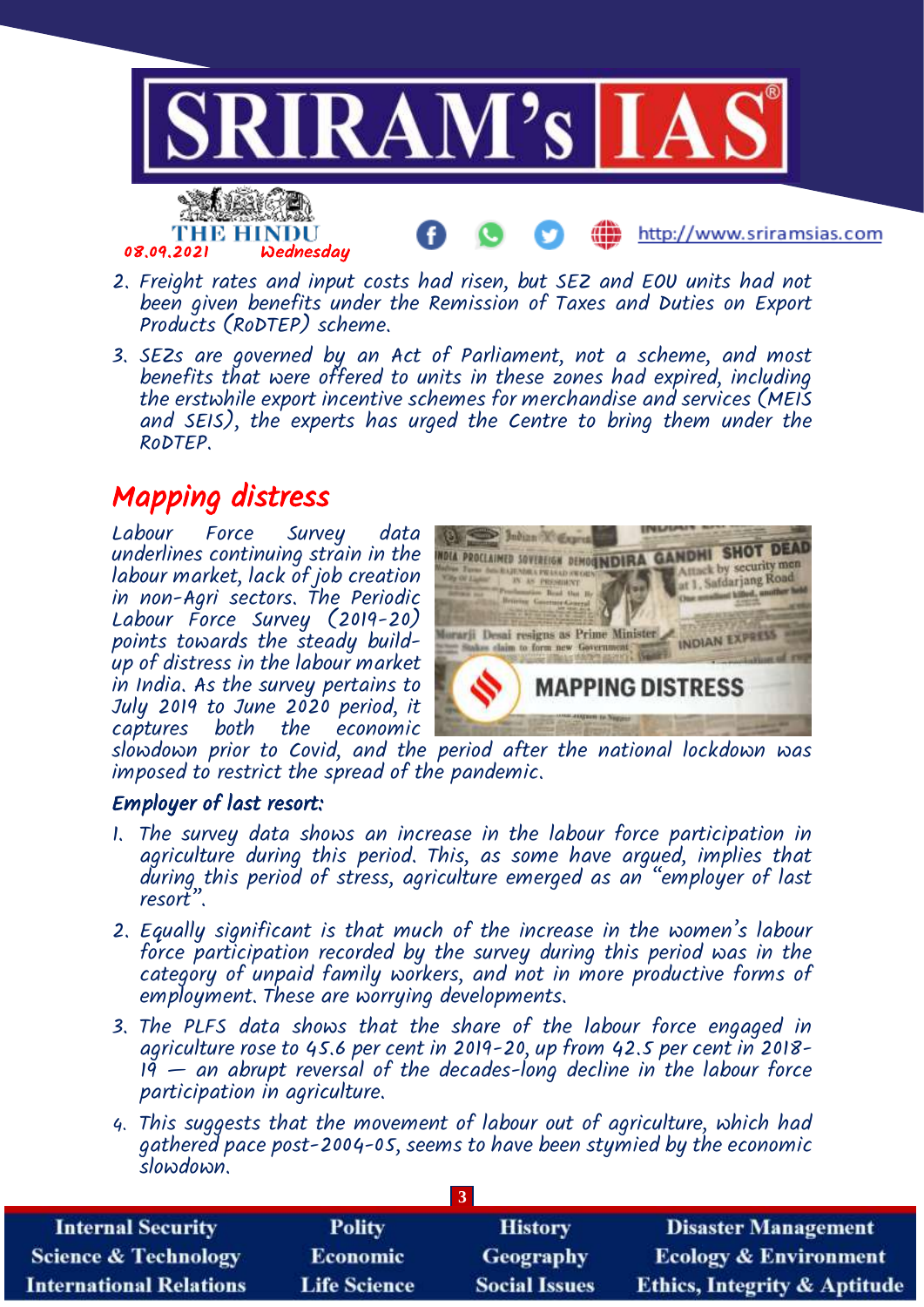

The LFPR is the proportion of Indians who seek to participate in the economy. In the recent past, India's LFPR has been less than 40% — far below the global norm (around 60%) or even the norm in most Asian counterparts such as China (76%) and Indonesia (69%). In other words, of every 100, only 40 come forward to seek work in India, while the comparable number elsewhere is around 60.

The UER is the percentage of people in the labour force who do not get employment. Again, in the last few years, India's UER has hovered around 6% (or higher)  $-$  far more than the global or regional norm. In other words, of those 40 who chose to participate in the economy, at least 6% did not get any job.

## Two types of unemployment data

The Usual Status (US): In this approach, the survey ascertains whether a person had been employed for enough days in the 365 days preceding the survey.

The second approach is called the Current Weekly Status (CWS). In this, the survey tries to figure out whether a person was adequately employed in the 7 days preceding the survey.

| <b>Internal Security</b>        | <b>Polity</b>       | <b>History</b>       | <b>Disaster Management</b>              |
|---------------------------------|---------------------|----------------------|-----------------------------------------|
| <b>Science &amp; Technology</b> | <b>Economic</b>     | Geography            | <b>Ecology &amp; Environment</b>        |
| <b>International Relations</b>  | <b>Life Science</b> | <b>Social Issues</b> | <b>Ethics, Integrity &amp; Aptitude</b> |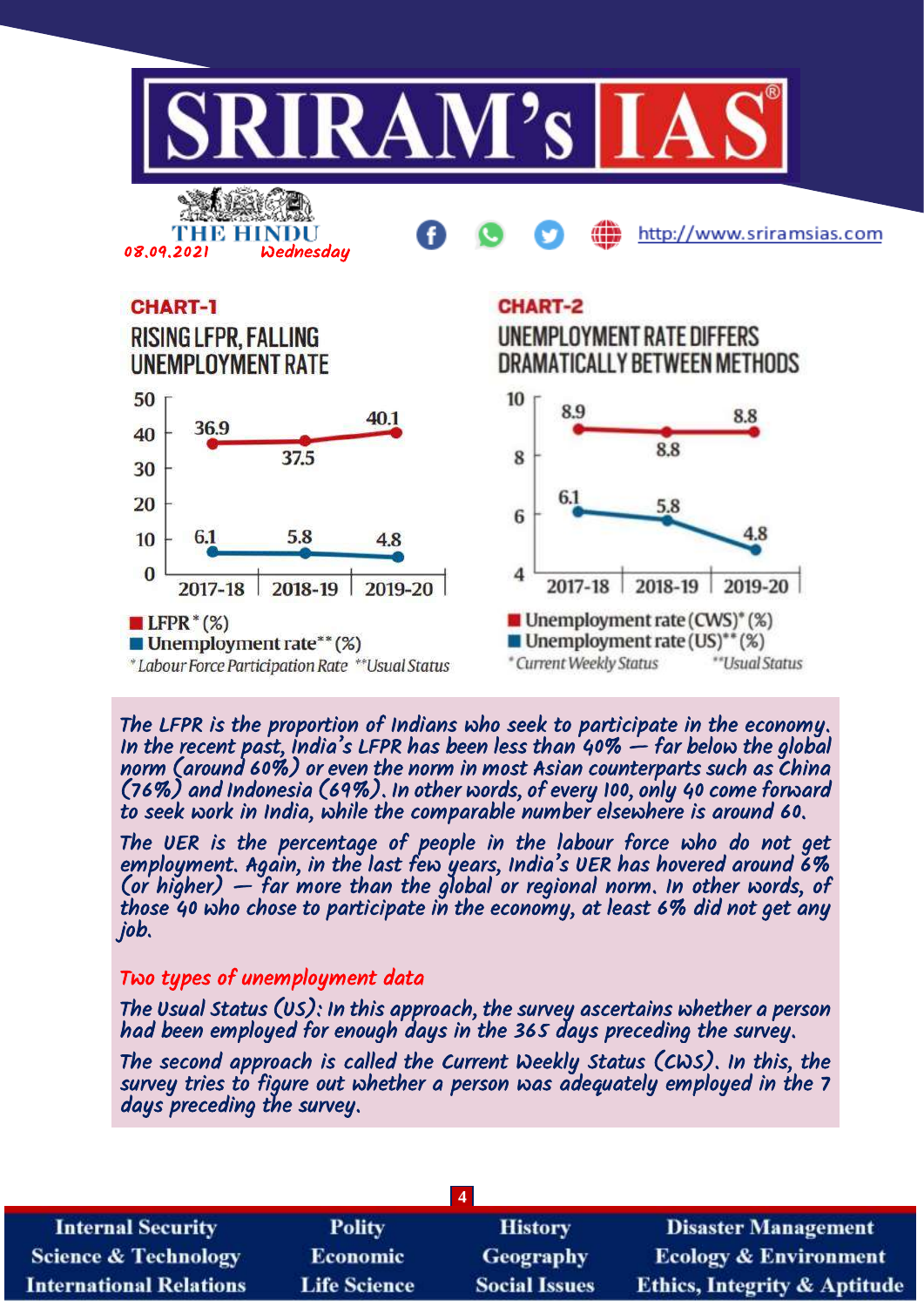

## Unpaid work sign of underemployment:

- 1. The rise in female labour force participation is also problematic. Under normal circumstances, considering the low rates of female labour force participation in India  $-$  for women aged 15 and above it stood at 24.5 per cent in 2018-19  $-$  a rise in participation would be a positive development.
- 2. However, much of the increase observed in 2019-20 was in the form of unpaid family work. In fact, according to the survey, the employment rate for unpaid workers in household enterprises in rural and urban areas increased to 15.9 per cent in 2019-20, from 13.3 per cent in 2018-19.
- 3. In the case of female workers, it increased from 30.9 per cent to 35 per cent over the period. This, as some economists have said, is indicative of rising underemployment.

## In COVID situation:

- 1. In the months thereafter, as Covid infections ebbed and flowed, and as restrictions on economic activities have been tightened and loosened in response, the employment situation changed accordingly.
- 2. However, data on work demanded by households under MGNREGA indicates that the stress in the labour market remains higher than in pre-Covid times.
- 3. What these numbers also reflect is the failure of the economy is not being able to create enough non-agricultural jobs (even in pre-Covid times) to absorb both those shifting out of agriculture and the millions entering the labour force each year. Worryingly, even the jobs that are being created tend to be largely informal in nature.

## India establishes the largest network of Ramsar Sites in South Asia

- Designating 46 wetlands spanning 1.08 million hectares, India has created the largest network of Ramsar Sites in South Asia.
- The Ramsar Sites have an international status because of their importance for the conservation of global biological diversity and for sustaining human life.
- Ramsar Site designation is a stepping stone towards wetland's wise use.

## Four new Sites

| $\overline{5}$                  |                     |                      |                                         |
|---------------------------------|---------------------|----------------------|-----------------------------------------|
| <b>Internal Security</b>        | <b>Polity</b>       | <b>History</b>       | <b>Disaster Management</b>              |
| <b>Science &amp; Technology</b> | <b>Economic</b>     | <b>Geography</b>     | <b>Ecology &amp; Environment</b>        |
| <b>International Relations</b>  | <b>Life Science</b> | <b>Social Issues</b> | <b>Ethics, Integrity &amp; Aptitude</b> |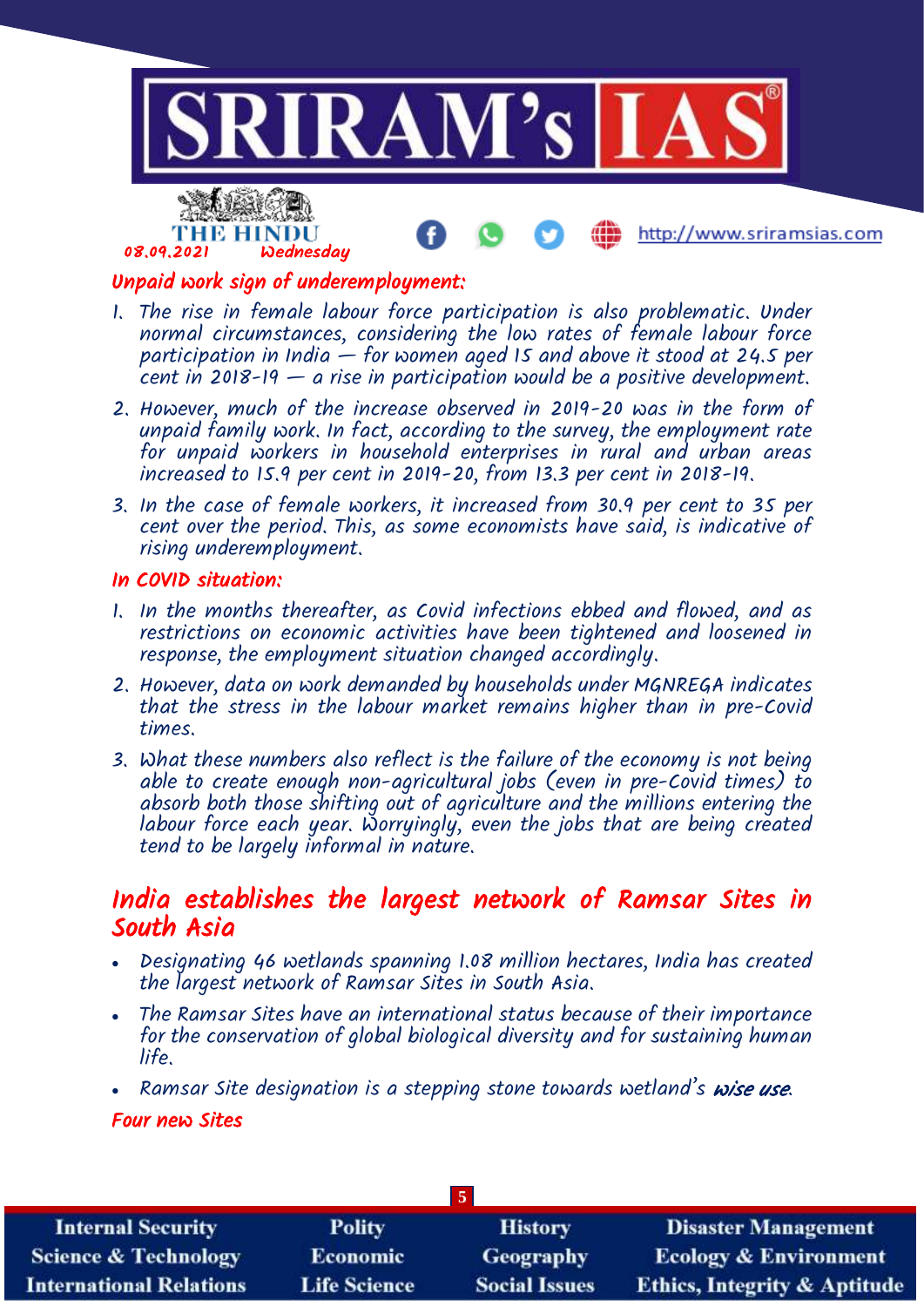

- 1. In August 2021, the Ministry of Environment, Forest and Climate Change (MoEFCC) designated four wetlands to the list of Ramsar Sites  $-$  two each from Haryana and Gujarat. Sultanpur, located 15 km from Gurugram (Haryana) is a shallow depression receiving runoff from agricultural fields and canals. The wetland is famed for the sighting of spectacular flocks of bar-headed and grey-lag goose.
- 2. Bhindawas, a human-made wetland constructed to store excess water from the Jawaharlal Nehru Canal, is a resting and roosting haunt of over 250 bird species.
- 3. In Thol, an irrigation reservoir, on the outskirts of Ahmedabad, the presence of over half of the bird species of Gujarat has been recorded. In Wadhvana, an irrigation reservoir created by the former Baroda state in a semi-arid agricultural landscape, up to 50,000 birds have been counted.

#### Ramsar Sites

- 1. The number of Ramsar Sites in India is now an incredible 46. India ratified the Ramsar Convention in 1982 at the behest of the Prime<br>Indira Minister, Gandhi, who is also credited to have heralded key environment legislations in the country.
- 2. Keoladeo National Park and Chilika were the first two sites to be placed on the Ramsar List by the Government of India initially.
- 3. The network of Indian Ramsar Sites



**Internal Security Science & Technology International Relations** 

**Polity Economic Life Science** 

**History** Geography **Social Issues** 

**6**

**Disaster Management Ecology & Environment Ethics, Integrity & Aptitude**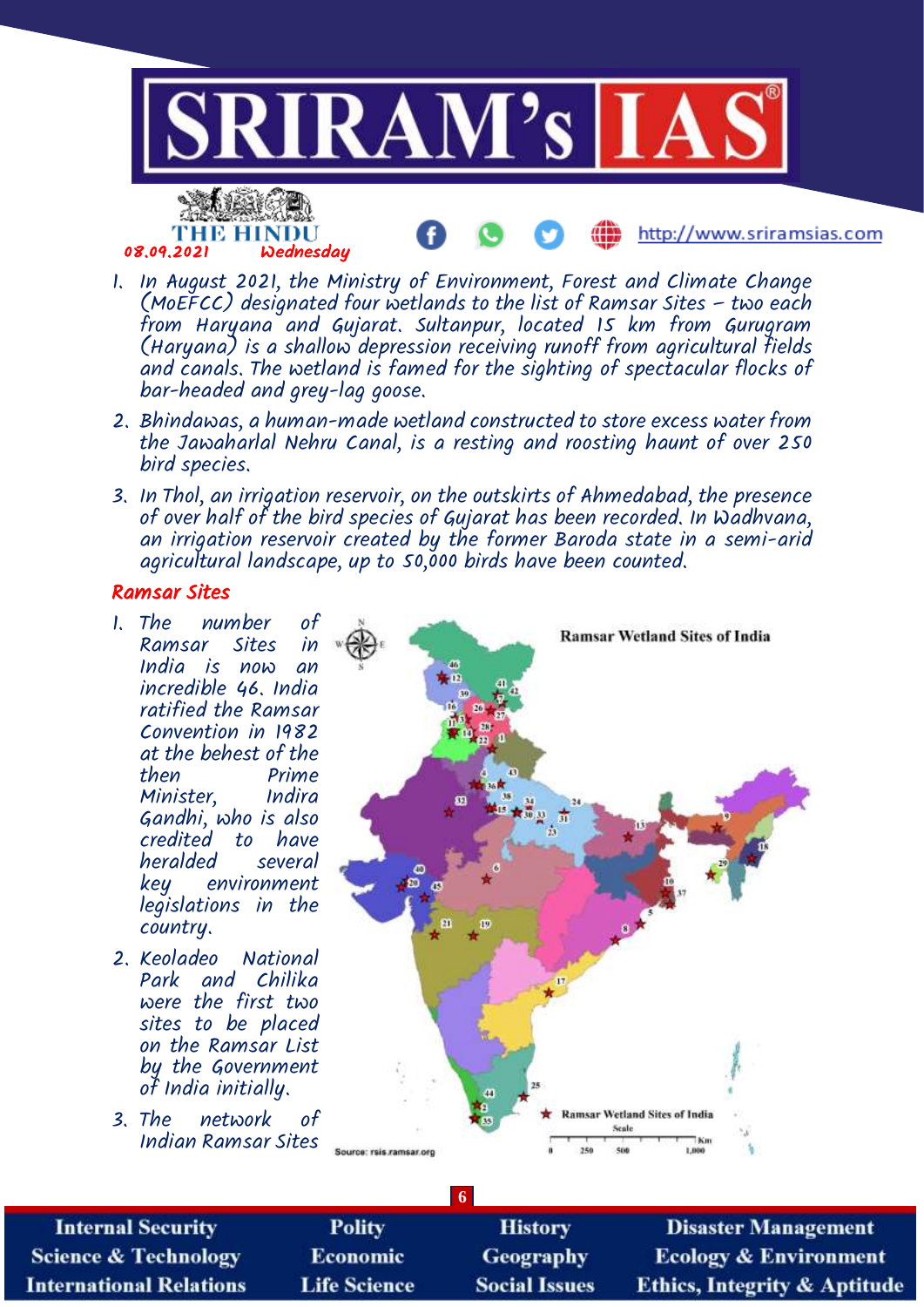

covering over 8% of the known wetlands' extent of the country and is the largest in South Asia.

| <b>Internal Security</b>        | <b>Polity</b>       | <b>History</b>       | <b>Disaster Management</b>              |
|---------------------------------|---------------------|----------------------|-----------------------------------------|
| <b>Science &amp; Technology</b> | <b>Economic</b>     | <b>Geography</b>     | <b>Ecology &amp; Environment</b>        |
| <b>International Relations</b>  | <b>Life Science</b> | <b>Social Issues</b> | <b>Ethics, Integrity &amp; Aptitude</b> |

**7**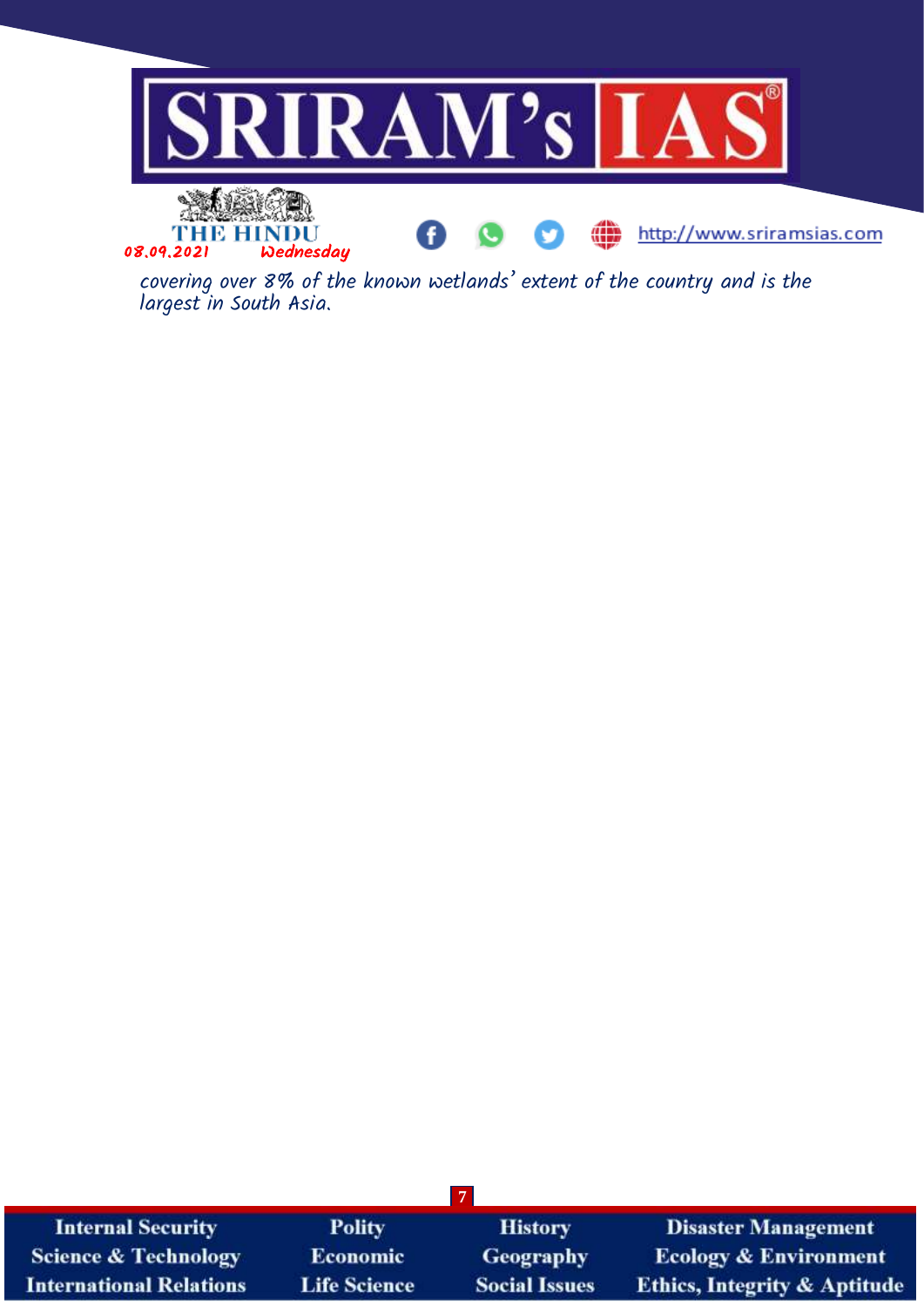



œ

http://www.sriramsias.com

| S.No | <b>Site Name</b>                              | <b>Designation Date Area (Sq. Km)</b> |        |
|------|-----------------------------------------------|---------------------------------------|--------|
|      | 1 Asan Conservation Reserve                   | 21-07-2020                            | 440.33 |
|      | 2 Ashtamudi Wetland                           | 19-08-2002                            | 374.87 |
|      | <b>3 Beas Conservation Reserve</b>            | 26-09-2019                            | 437.34 |
|      | 4 Bhindawas Wildlife Sanctuary                | 25-05-2021                            | 443.41 |
|      | 5 Bhitarkanika Mangroves                      | 19-08-2002                            | 374.87 |
|      | 6 Bhoj Wetland                                | 19-08-2002                            | 374.87 |
|      | 7 Chandertal Wetland                          | 08-11-2005                            | 386.64 |
|      | 8 Chilika Lake                                | 01-10-1981                            | 298.6  |
|      | 9 Deepor Beel                                 | 19-08-2002                            | 374.87 |
|      | 10 East Calcutta Wetlands                     | 19-08-2002                            | 374.87 |
|      | 11 Harike Lake                                | 23-03-1990                            | 329.55 |
|      | 12 Hokera Wetland                             | 08-11-2005                            | 386.64 |
|      | 13 Kabartal Wetland                           | 21-07-2020                            | 440.33 |
|      | 14 Kanjli                                     | 22-01-2002                            | 372.78 |
|      | 15 Keoladeo National Park                     | 01-10-1981                            | 298.6  |
|      | 16 Keshopur-Miani Community Reserve           | 26-09-2019                            | 437.34 |
|      | 17 Kolleru Lake                               | 19-08-2002                            | 374.87 |
|      | 18 Loktak Lake                                | 23-03-1990                            | 329.55 |
|      | 19 Lonar Lake                                 | 22-07-2020                            | 440.34 |
|      | 20 Nalsarovar                                 | 24-09-2012                            | 411.76 |
|      | 21 Nandur Madhameshwar                        | 21-06-2019                            | 436.37 |
|      | 22 Nangal Wildlife Sanctuary                  | 26-09-2019                            | 437.34 |
|      | 23 Nawabganj Bird Sanctuary                   | 19-09-2019                            | 437.27 |
|      | 24 Parvati Arga Bird Sanctuary                | 02-12-2019                            | 438.01 |
|      | 25 Point Calimere Wildlife and Bird Sanctuary | 19-08-2002                            | 374.87 |
|      | 26 Pong Dam Lake                              | 19-08-2002                            | 374.87 |
|      | 27 Renuka Wetland                             | 08-11-2005                            | 386.64 |
|      | 28 Ropar                                      | 22-01-2002                            | 372.78 |
|      | 29 Rudrasagar Lake                            | 08-11-2005                            | 386.64 |
|      | 30 Saman Bird Sanctuary                       | 02-12-2019                            | 438.01 |

**Internal Security Science & Technology International Relations** 

**Polity Economic Life Science** 

**History Geography Social Issues** 

**8**

**Disaster Management Ecology & Environment** Ethics, Integrity & Aptitude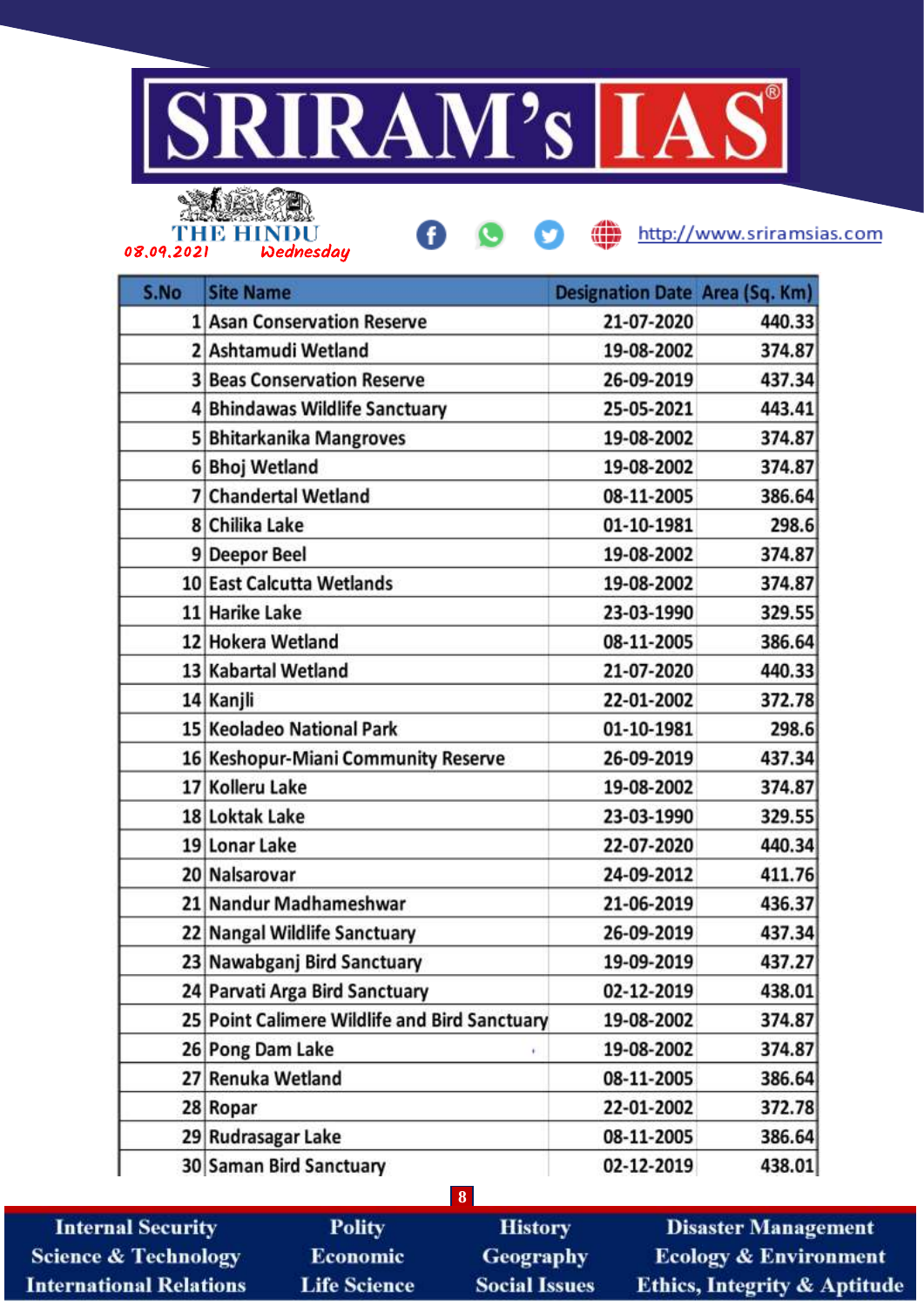

Ð



08.09.2021 Wednesday

http://www.sriramsias.com

| 31 Samaspur Bird Sanctuary      | 03-10-2019 | 437.41 |
|---------------------------------|------------|--------|
| 32 Sambhar Lake                 | 23-03-1990 | 329.55 |
| 33 Sandi Bird Sanctuary         | 26-09-2019 | 437.34 |
| 34 Sarsai Nawar Jheel           | 19-09-2019 | 437.27 |
| 35 Sasthamkotta Lake            | 19-08-2002 | 374.87 |
| 36 Sultanpur National Park      | 25-05-2021 | 443.41 |
| 37 Sundarban Wetland            | 30-01-2019 | 434.95 |
| 38 Sur Sarovar                  | 21-08-2020 | 440.64 |
| 39 Surinsar-Mansar Lakes        | 08-11-2005 | 386.64 |
| 40 Thol Lake Wildlife Sanctuary | 05-04-2021 | 442.91 |
| 41 Tso Kar Wetland Complex      | 17-11-2020 | 441.52 |
| 42 Tsomoriri                    | 19-08-2002 | 374.87 |
| 43 Upper Ganga River            | 08-11-2005 | 386.64 |
| 44 Vembanad-Kol Wetland         | 19-08-2002 | 374.87 |
| 45 Wadhvana Wetland             | 05-04-2021 | 442.91 |
| 46 Wular Lake                   | 23-03-1990 | 329.55 |

## Diversity of Ramsar Sites:

The Ramsar sites in India are highly diverse. While the smallest Ramsar Site is just 49 ha in the area (Chandertal), the largest, the Sunderbans spans 0.42 million ha.

| Ramsar<br>types | site Examples                                                                                                                                                                              |
|-----------------|--------------------------------------------------------------------------------------------------------------------------------------------------------------------------------------------|
|                 | Himalayan high- Tso-Moriri, Tso kar complex and Chandertal<br>altitude wetlands                                                                                                            |
|                 | Lakes and marshes Wular, Hokera, Renuka, Keoladeo, Kabartal,<br>Nawabganj, Loktak, Deepor, Rudrasagar, Sandi,<br>Saman, Keshopur-Miani, <b>Sultanpur</b> , Nalsarovar, and<br>Sasthamkotta |

| <b>Internal Security</b>        | <b>Polity</b>       | <b>History</b>       | <b>Disaster Management</b>              |
|---------------------------------|---------------------|----------------------|-----------------------------------------|
| <b>Science &amp; Technology</b> | <b>Economic</b>     | Geography            | <b>Ecology &amp; Environment</b>        |
| <b>International Relations</b>  | <b>Life Science</b> | <b>Social Issues</b> | <b>Ethics, Integrity &amp; Aptitude</b> |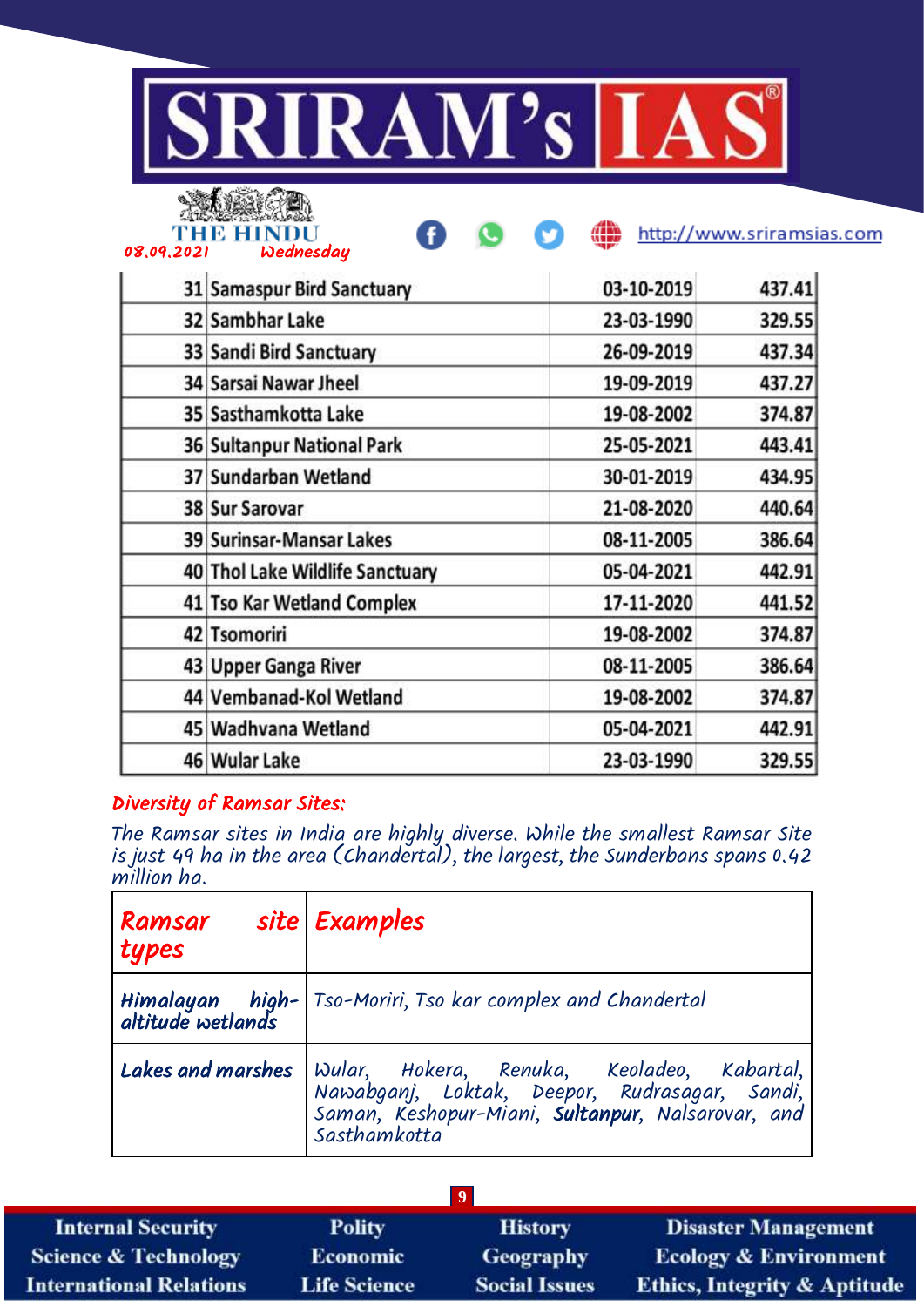



am http://www.sriramsias.com

| <b>River stretches</b>                           | Upper Ganga River stretch, Beas Conservation Reserve<br>and Kanjili                                     |
|--------------------------------------------------|---------------------------------------------------------------------------------------------------------|
| Crater lake                                      | Lonar lake                                                                                              |
| Salinas                                          | Sambhar                                                                                                 |
| <b>Mangrove swamps</b>                           | Sunderbans, Bhitarkanika, and Point Calimere                                                            |
| and  <br>Lagoons<br>estuaries                    | Chilika, Ashtamudi and Vembanad-Kol                                                                     |
| Water storage areas                              | Pong, Harike, Bhoj, Surinsar-Mansar, <b>Bhindawas</b> , Sur<br>Sarovar, Asan, <b>Wadhvana, and Thol</b> |
| Assemblages<br>of<br>sewage-fed<br>fish<br>farms | East Kolkata Wetlands                                                                                   |

## Climate crisis in North East India

Climate change behind increasing variability and unpredictability of rainfall in the region, say experts.

## The climate of North East India is changing:

1. Rainfall patterns over the region in the last century have considerably changed, resulting in its overall drying up. The India Meteorological Department September forecast stated that normal to below-normal rainfall was most likely to continue over many areas of northwest and northeast India.



| <b>10</b>                       |                     |                      |                                         |
|---------------------------------|---------------------|----------------------|-----------------------------------------|
| <b>Internal Security</b>        | <b>Polity</b>       | <b>History</b>       | <b>Disaster Management</b>              |
| <b>Science &amp; Technology</b> | <b>Economic</b>     | <b>Geography</b>     | <b>Ecology &amp; Environment</b>        |
| <b>International Relations</b>  | <b>Life Science</b> | <b>Social Issues</b> | <b>Ethics, Integrity &amp; Aptitude</b> |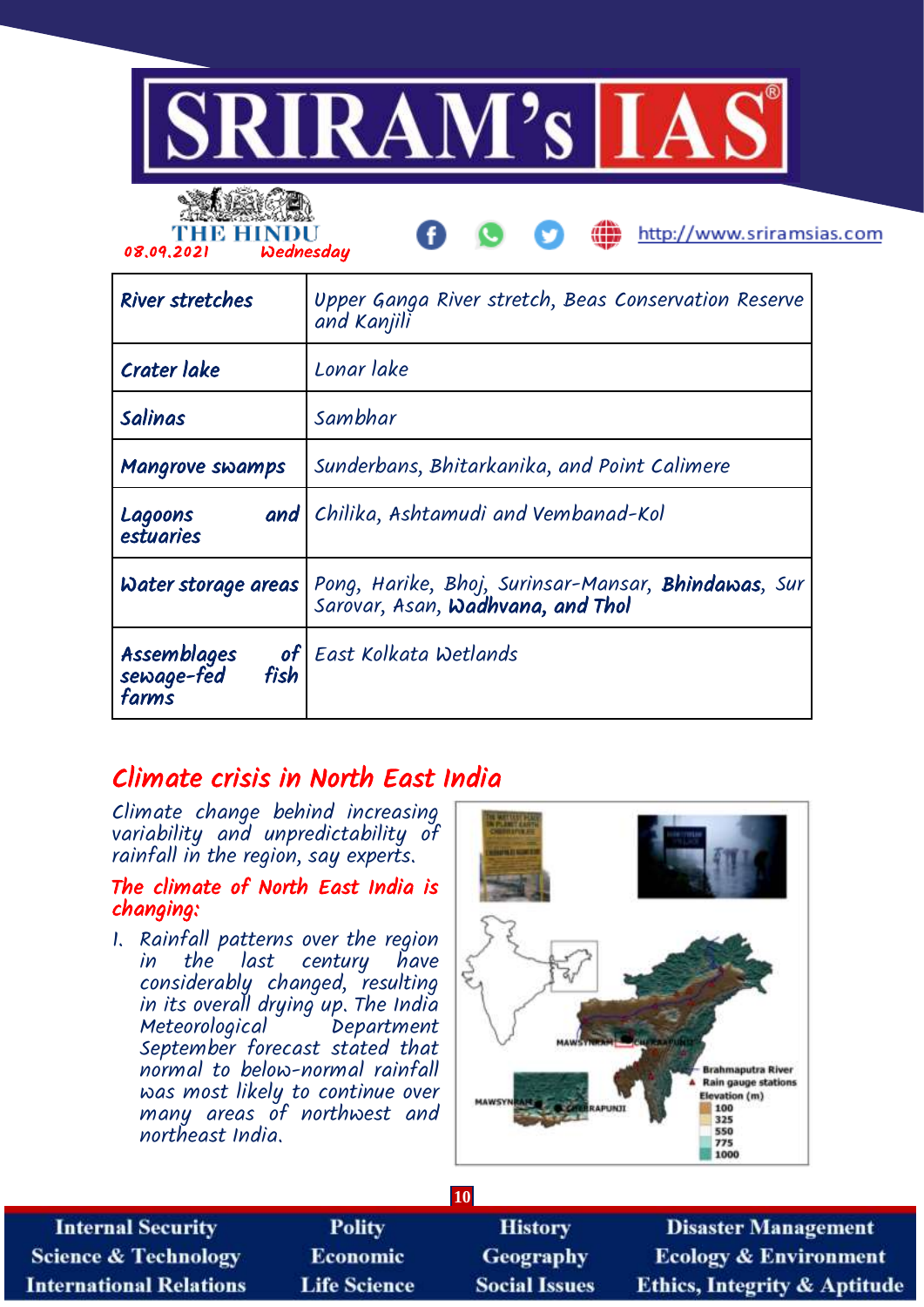

- 2. An aspect of warming that influences rainfall is the drying of the land, which increases the frequency and intensity of dry periods and droughts. An increase in moisture and the drying up together change the rainfall patterns in unpredictable ways.
- 3. Other climatic factors such as the increased snowfall in the Eurasian region also impact monsoon rainfall in North East India. Excessive snowfall in Eurasia causes cooling of the atmosphere of the region, which triggers events eventually leading to a weak summer monsoon season there.

## Impact of Changing rainfall patterns

- 1. This changing rainfall pattern, especially during the monsoon season, affects the flow of rivers, extent of snow cover and health of mountain springs, which in turn have an impact on livelihoods, especially agriculture and fishing, forest flora growth, animal and bird habitat (and behaviour) and other ecosystem aspects.
- 2. There is some evidence of the changing course of rivers from several districts in Assam such as Lakhimpur and Dhemaji, where the Subansiri, Dibang (tributaries of Brahmaputra) and Brahmaputra rivers are changing courses in unexpected ways.

| Practice<br>MCQS | Which of the following rivers is/are tributaries of<br>Brahmaputra?<br>1. Subansiri<br>2. Manas<br>3. Lohit<br>Which among the following statements is/are correct?<br>a. I and 2 only<br>$b.$ 1 and 3 only<br>$c, 2$ and 3 only<br>d. 1, 2 and 3 |
|------------------|---------------------------------------------------------------------------------------------------------------------------------------------------------------------------------------------------------------------------------------------------|
|------------------|---------------------------------------------------------------------------------------------------------------------------------------------------------------------------------------------------------------------------------------------------|

| $\vert$ 11                      |                     |                      |                                         |
|---------------------------------|---------------------|----------------------|-----------------------------------------|
| <b>Internal Security</b>        | <b>Polity</b>       | <b>History</b>       | <b>Disaster Management</b>              |
| <b>Science &amp; Technology</b> | <b>Economic</b>     | <b>Geography</b>     | <b>Ecology &amp; Environment</b>        |
| <b>International Relations</b>  | <b>Life Science</b> | <b>Social Issues</b> | <b>Ethics, Integrity &amp; Aptitude</b> |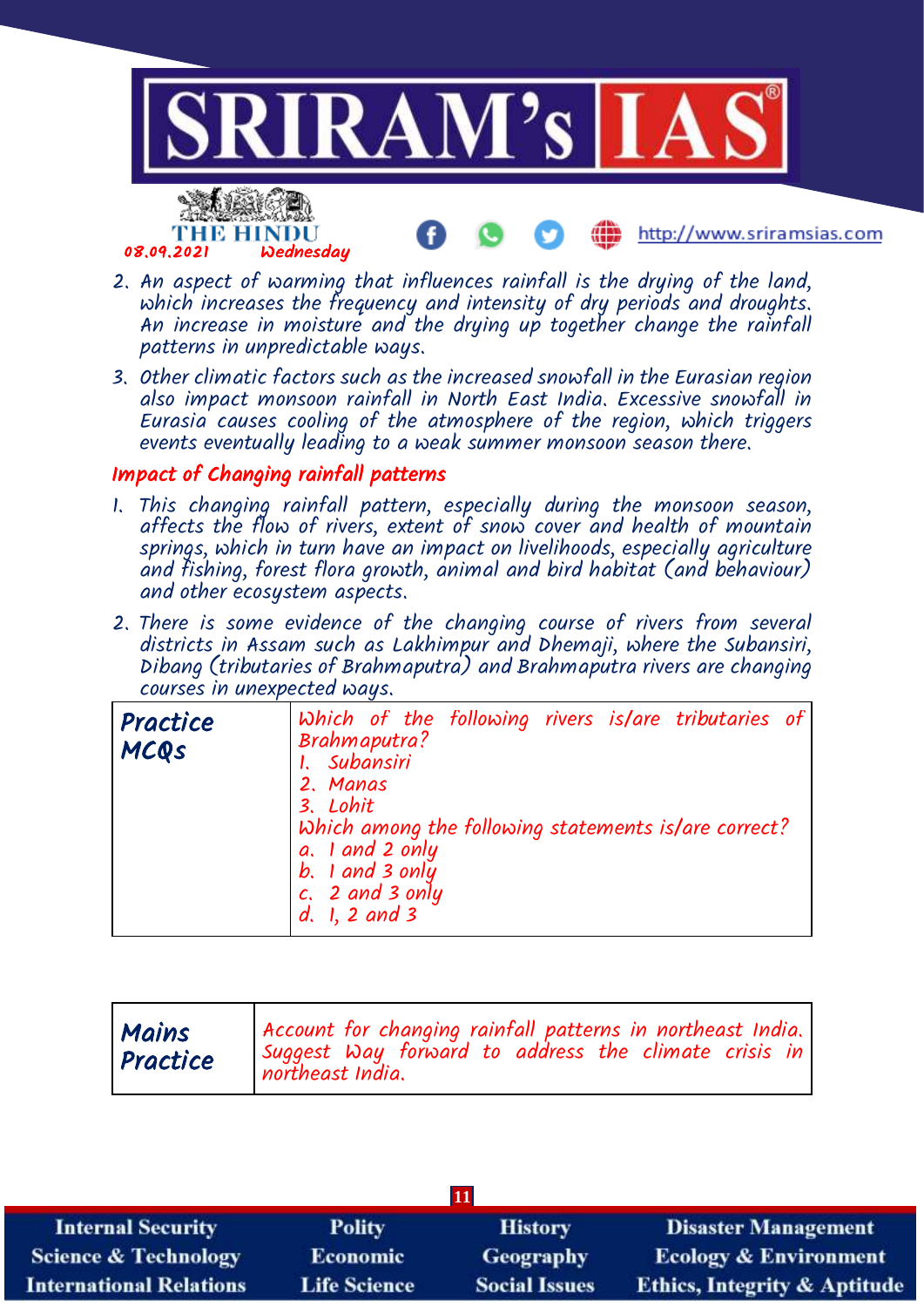



http://www.sriramsias.com

## How India is positioned to achieve the UN's sustainable consumption and production goal

The population of China and India together constitutes 36% of the global population but generates only 27 per cent of the global municipal waste.

### The United Nations-mandated Sustainable Development Goal (SDG) 12

1. It deals with resource usage. India, the fourth-largest emitter of greenhouse gases, is committed to reducing its emissions by a fourth and has prepared numerous sustainable consumption and production plans that are put in the



mainstream priority. India's progress in regard to the SDG is fair enough but not satisfactory.

- 2. The average lifestyle material footprint of India according to 2015 statistics is around 8,400 kilograms per capita per year, which when compared to the sustainable material footprint of  $\dot{\mathcal{S}}$ ,000 kg per capita per year is quite acceptable.
- 3. The SDG 12.3 focuses on reducing per capita global food waste by 2030. About 50 kg of food is wasted per person per year in India, UNEP highlighted in its 2021 report. It seems rather impossible to achieve the goal to halve food waste, with only nine years left, without significantly increasing investment.
- 4. Food wastage reduction can have a significant effect on greenhouse gas emissions, hunger, pollution and money-saving during recessions. India, among South Asian countries, has a lower level of food wastage compared to its neighbouring countries.
- 5. Curbing food loss and wastage can serve to fulfil multiple SDGs at once as well as help bridge the food gap by 2050.

## Comparison:

1. The population of China and India together constitutes 36 per cent of the global population but generates only 27 per cent of the global municipal waste. Whereas, the United States constitutes only four per cent of the global population that produces 12 per cent of the waste. The

| <b>12</b>                       |                     |                      |                                         |
|---------------------------------|---------------------|----------------------|-----------------------------------------|
| <b>Internal Security</b>        | <b>Polity</b>       | <b>History</b>       | <b>Disaster Management</b>              |
| <b>Science &amp; Technology</b> | <b>Economic</b>     | Geography            | <b>Ecology &amp; Environment</b>        |
| <b>International Relations</b>  | <b>Life Science</b> | <b>Social Issues</b> | <b>Ethics, Integrity &amp; Aptitude</b> |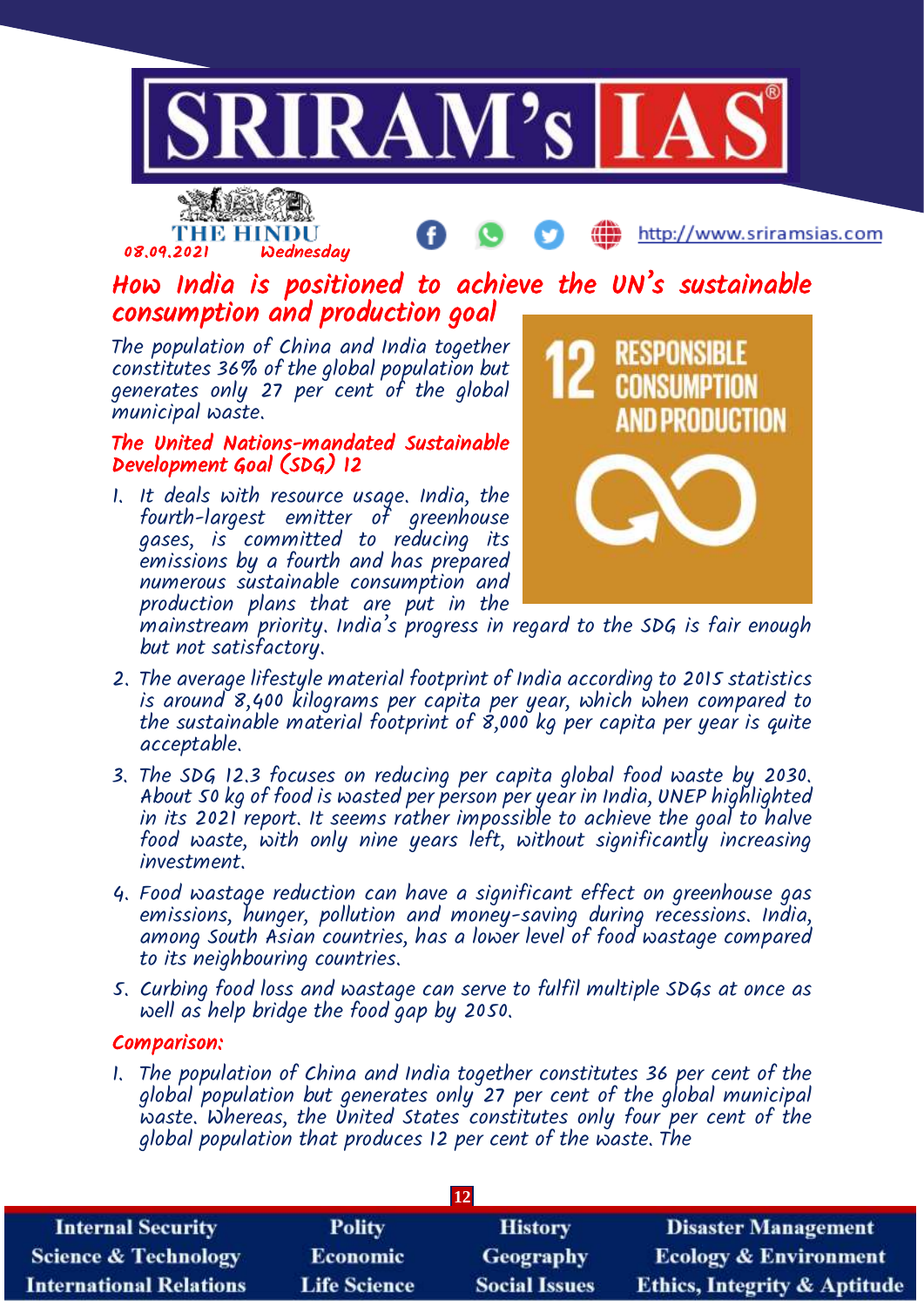

- 2. The US falls short compared to other developed countries in the process of recycling wastes, despite its high income and consumption.
- 3. China, India and Pakistan use the method of 'phytoremediation', a concept that stems from bioremediation through the usage of plants. This involves tree plantation to restore the environment as well as degraded soil restoration.

## Infographic Showing unsustainable consumption and production



THE SUSTAINABLE DEVELOPMENT GOALS REPORT 2021: UNSTATS.UN.ORG/SDGS/REPORT/2021/

| 13                              |                     |                      |                                         |
|---------------------------------|---------------------|----------------------|-----------------------------------------|
| <b>Internal Security</b>        | <b>Polity</b>       | <b>History</b>       | <b>Disaster Management</b>              |
| <b>Science &amp; Technology</b> | <b>Economic</b>     | <b>Geography</b>     | <b>Ecology &amp; Environment</b>        |
| <b>International Relations</b>  | <b>Life Science</b> | <b>Social Issues</b> | <b>Ethics, Integrity &amp; Aptitude</b> |